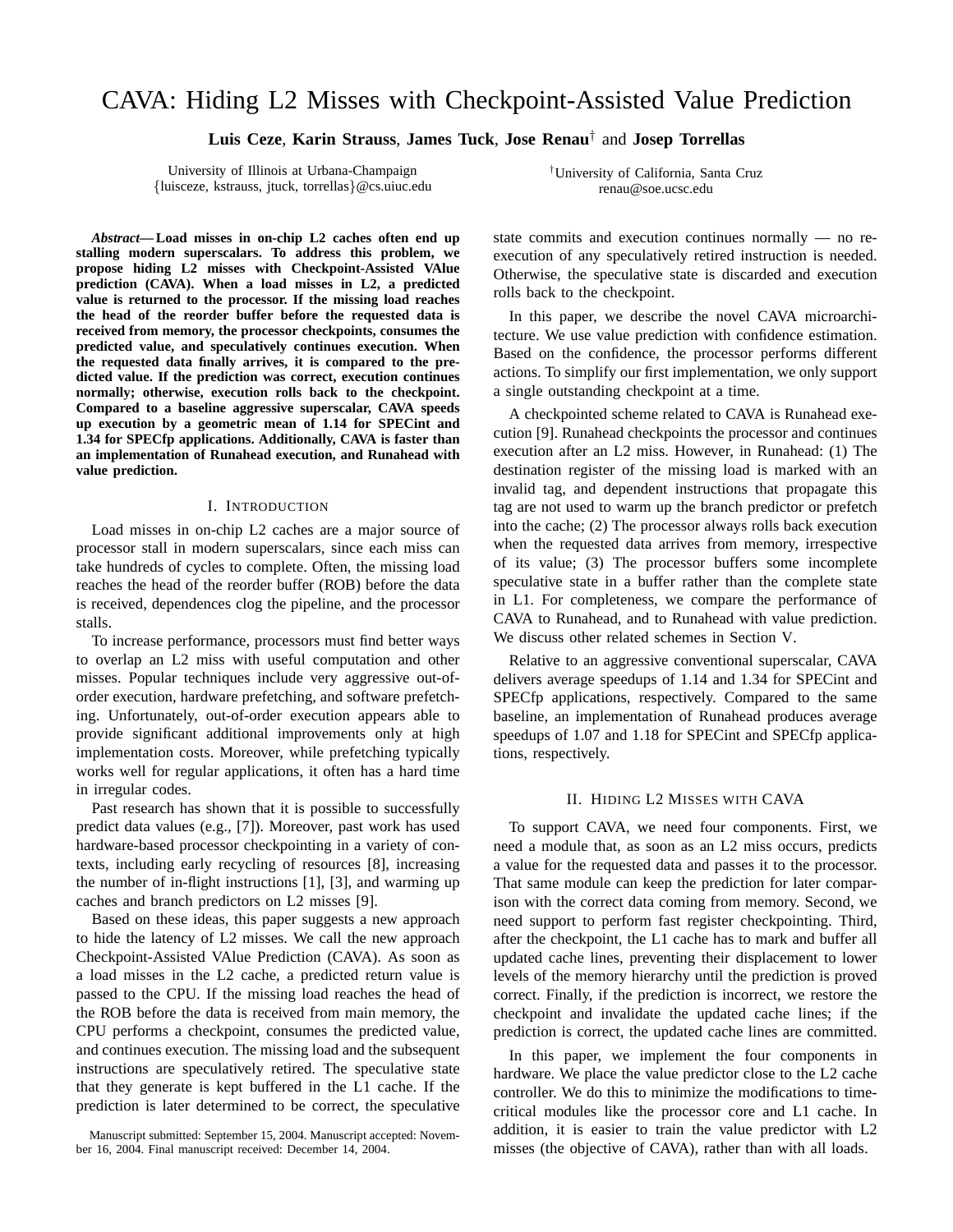# *A. Basic Buffers*

CAVA is built around two buffers: one that extends the Miss Status Holding Registers (MSHRs) [5] of the L2 cache, and one that buffers predictions in the processor's load functional unit. We call them *Outstanding Prediction Buffer (OPB)* and *Ready Buffer (RDYB)*, respectively.

In conventional systems, each L2 MSHR keeps the record of an L2 miss. In CAVA, the OPB entry also obtains a predicted data value for the requested data from a value predictor, sends the prediction to the processor, and stores it locally. Predictions are made at the granularity requested by the processor (e.g., word, byte, etc). When the requested cache line arrives from memory, the OPB compares the line's data against all the predictions made for data in that line. The OPB forwards the line upstream to the L1, including in the message a *confirmation* or *rejection* tag for each of the predictions made. These tags and data will eventually reach the processor. The OPB then deallocates the entry.

Figure 1-(a) shows the OPB, which is an enhanced MSHR structure in L2. As a reference, Figure 1-(b) shows the unmodified MSHR structure in L1. For both the L1 MSHRs and the L2 OPB, we use the Explicitly-Addressed organization in [4]. A conventional MSHR in L2 keeps line address information. An OPB entry extends it with additional information to support several predicted words in that line. For each such word, the OPB contains the word offset, the destination register, and the predicted value sent to the processor.



to support CAVA. In the figure, "register" means a physical register name.

The L1 MSHR structure (Figure 1-(b)) is unmodified, although its control logic is changed slightly. Specifically, all loads that miss in the L1 are propagated to the L2, including loads on words whose line is already requested by L1. The reason is that the OPB has to observe all the L1 load misses to be able to supply predictions if they miss in the L2 as well.

On the processor side, the RDYB temporarily buffers the value predictions forwarded by the OPB. A new RDYB entry is allocated when the processor receives a prediction. When the processor receives the final value with a confirmation or rejection tag, the entry is deallocated.

Figure 1-(c) shows the RDYB structure. The first field contains the *OPB Subentry ID*, which is an ID sent by the OPB together with the data value prediction at the time the RDYB entry is allocated. It identifies the location in the OPB that holds the prediction. When the OPB sends the final data to the processor with a confirmation or rejection tag, it includes the OPB Subentry ID. The latter is used to index the RDYB – the physical register number cannot be used because the register may have been reused. Missing loads that are about to speculatively retire obtain predicted data by indexing the RDYB with the destination physical register.

The RDYB also stores the Consumed (C), LowConfidence (LC), and Stale (S) bits. C is set when the entry is consumed. LC is set when the value predictor sends to the processor a low-confidence prediction. S is set when the processor is rolled back. S entries are retained as stale until a value prediction confirmation or rejection message arrives from memory and deallocates them.

## *B. Value Predictor*

The L2 controller contains a Value Prediction module that is closely coupled with the OPB. When an L2 miss occurs, the value predictor predicts the value of the requested word. We use a hybrid value predictor organization, with one global and one local value predictor, along with a selector. The predictor also estimates the confidence of each prediction. In our configuration, the total size of the predictors, selector and estimator is 72 Kbits.

## *C. Additional Processor Support*

The processor supports fast, hardware-based register checkpointing as in [1], [3], [8], [9]. Checkpoints include architectural registers and branch history.

A Status Register indicates in which mode the processor is currently running. It can run speculatively under a checkpoint generated by a high-confidence prediction (*Chk-High Mode*) or a low-confidence one (*Chk-Low Mode*), or it can run nonspeculatively (*Non-Chk Mode*).

#### *D. Additional Cache Hierarchy Support*

Following a checkpoint, the processor generates speculative memory state that needs to be buffered separately. We can use a special buffer as in [1], [3], [9] or the L1 cache as in [8]. Without loss of generality, this paper uses the L1.

All L1 lines updated speculatively are marked with a *Speculative (S)* bit in the tag (this is the same as the *Volatile* bit in [8]). If the line was dirty before the speculative update, the line is written back to memory before accepting the update. Lines with the S bit set cannot be evicted.

When all value predictions are confirmed and the processor transitions to Non-Chk mode, the cache clears the S bits. If, instead, a prediction fails, all the lines with a set S bit are invalidated. These two operations are done as in [8], with a hardware signal that takes a few cycles.

If the L1 runs out of space for speculative lines, it signals the processor. The latter then stalls until either it rolls back due to a prediction rejection or all outstanding predictions are confirmed. We note that this event is extremely rare because execution in speculative mode is usually short (Table II). It almost never happened in our simulations.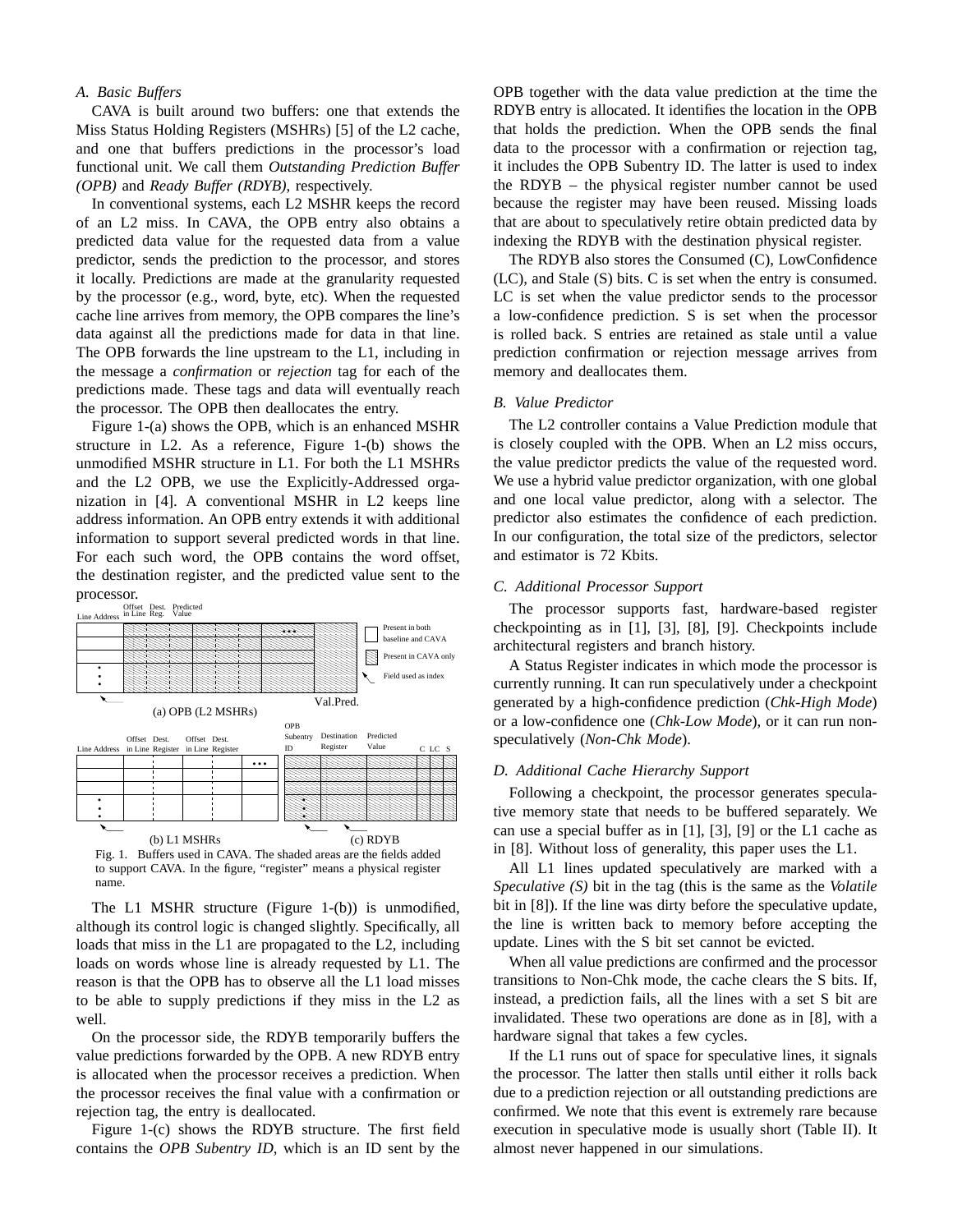# *E. Overview of Operation*

When the L2 detects a miss, the OPB allocates a free subentry in an existing or new OPB entry. A prediction is then generated and sent to the processor, together with the confidence in the prediction. In the processor, the prediction is stored in a newly allocated RDYB entry. If appropriate, the LowConfidence bit in the entry is set.

When a load reaches the head of the ROB, it waits until either its destination register is loaded with actual data, or an entry with a predicted value for that register is found in the RDYB. If the latter occurs, the processor checkpoints (if it is in Non-Chk mode), the value is forwarded to the destination register, and the Consumed bit in the RDYB entry is set. At this point, the load speculatively retires. The execution mode becomes Chk-Low or Chk-High, depending on the LowConfidence bit. If the processor was in Chk-High mode and the LowConfidence bit is set, the processor waits until it can commit the current speculative section; then it performs a new checkpoint and resumes in Chk-Low mode.

Eventually, the cache hierarchy replies with the requested data, together with a confirmation or rejection (prediction was incorrect) tag. If the corresponding entry is found in the RDYB with its Consumed bit clear, the incoming data is sent to the destination register and the RDYB entry is deallocated.

If the response has a rejection tag and finds the entry in the RDYB with the Consumed bit set, it means that the processor has consumed incorrect data. The RDYB entry is then deallocated, all the other valid RDYB entries set their Stale bit, and the processor rolls back.

If the response has a confirmation tag and finds the entry in the RDYB with its Consumed bit set, it means that the processor has consumed correct data. The RDYB entry is deallocated. When all the non-stale RDYB entries are deallocated, a hardware signal triggers a move to Non-Chk mode and the speculative data is committed.

It is best to limit the duration of speculative execution — a miss-speculation after running speculatively for a long time will waste much work. Consequently, after running speculatively for  $T_{chk}$  cycles, no more predictions are made and misses are handled normally. This will result in the eventual termination of the speculation.

Finally, during or after a rollback, the OPB will continue to send messages with rejection or confirmation tags that will find RDYB entries with the Stale bit set. In this case, the RDYB entry is simply deallocated. This behavior seamlessly supports branch mispredictions and load replays. For example, consider loads that are in a wrong branch path. If they miss in L2 and the OPB provides predictions, RDYB entries will be allocated. When the processor knows that these entries are useless, it sets their Stale bit. When the correct value finally arrives from memory, the RDYB entry is deallocated.

## III. EXPERIMENTAL SETUP

We evaluate CAVA using execution-driven simulations with a detailed model of a processor and memory subsystem (Table I). The configurations modeled are: *Base* (plain superscalar), *Runahead/C* (Runahead that stores the speculative state in the L1 rather than in the smaller Runahead cache [9]), *Runahead/C with VP* (Runahead/C that uses the value predictor of CAVA rather than marking the destination register of the missing load as invalid [9]), *CAVA*, *CAVA Perf VP* (CAVA with a perfect value predictor), and *Perf Mem* (*Base* with a 100% hit-rate L2 cache). All configurations include an aggressive prefetcher (Table I) that supports multiple nonunit stride streams and uses the algorithm in [10]. Prefetched data goes to a separate buffer, instead of the L2 cache. TABLE I

#### SIMULATED PROCESSOR PARAMETERS.

|  | SIMULATED PROCESSOR PARAMETERS. |
|--|---------------------------------|
|  |                                 |

| Processor                                                                                                                                                                                                         |          |                                                                                                                                                      |                  |                             |  |  |  |
|-------------------------------------------------------------------------------------------------------------------------------------------------------------------------------------------------------------------|----------|------------------------------------------------------------------------------------------------------------------------------------------------------|------------------|-----------------------------|--|--|--|
| Frequency: 5.0 GHz with 70 nm<br>Branch penalty: 13 cyc (min)<br>RAS: 32 entries<br>BTB: 2K entries, 2-way assoc.<br>Branch predictor (spec. update):<br>bimodal size: 16K entries<br>gshare-11 size: 16K entries |          | Fetch/issue/comm width: 6/4/4<br>L-window/ROB size: $60/152$<br>Int/FP registers: $104/80$<br>LdSt/Int/FP units: 2/3/2<br>Ld/St queue entries: 54/46 |                  |                             |  |  |  |
| Cache                                                                                                                                                                                                             | I-L1     | $D-I.1$                                                                                                                                              | L <sub>2</sub>   |                             |  |  |  |
| Size:                                                                                                                                                                                                             | 16KB     | 16KB                                                                                                                                                 | 1MB              | HW Prefetcher:              |  |  |  |
| Round Trip:                                                                                                                                                                                                       | 2 cyc    | 2 cyc                                                                                                                                                | $10 \text{ cyc}$ | 16-stream stride prefetcher |  |  |  |
| Assoc:                                                                                                                                                                                                            | $2$ -way | 4-way                                                                                                                                                | 8-way            | 8KB prefetch buffer         |  |  |  |
| Line size:                                                                                                                                                                                                        | 64B      | 64B                                                                                                                                                  | 64B              |                             |  |  |  |
| Ports:                                                                                                                                                                                                            |          | $\mathcal{L}$                                                                                                                                        | 1                | Memory: DDR-2               |  |  |  |
| <b>MSHRs:</b>                                                                                                                                                                                                     | 4        | 128                                                                                                                                                  | 128              | Bus frequency: 533MHz       |  |  |  |
| CAVA specific:                                                                                                                                                                                                    |          |                                                                                                                                                      |                  | Bus width: 128bit.          |  |  |  |
| OPB: 128 entries                                                                                                                                                                                                  |          |                                                                                                                                                      |                  | DRAM bandwidth: 8.528GB/s   |  |  |  |
| Val. pred. table size: 2048 entries                                                                                                                                                                               |          |                                                                                                                                                      |                  | Round Trip: 98ns (490 cyc)  |  |  |  |
| Max. ckpt. duration $(T_{chk})$ : 1280 cyc                                                                                                                                                                        |          |                                                                                                                                                      |                  |                             |  |  |  |

We run most of the SPECint and some SPECfp codes. We do not use the whole SPEC suite because our compiler and simulator do not support C++, Fortran90, and some system calls. We use *gcc 3.4 -O3* to compile into MIPS binaries. We simulate 0.6-1 billion instructions after initialization.

#### IV. EVALUATION

Figure IV presents speedups relative to *Base*. It shows that the geometric mean speedup of *CAVA* over *Base* is 1.14 for SPECint codes and 1.34 for SPECfp codes. *CAVA Perf VP* further improves the speedups, but it is not as fast as *Perf Mem*. The reason is that, unlike *Perf Mem*, *CAVA Perf VP* uses L1 MSHRs and OPB entries for a long time. As a result, it may run out of them and stall.

In contrast, *Runahead/C* delivers a geometric mean speedup of only 1.07 and 1.18 for SPECint and SPECfp codes, respectively. When we combine it with value prediction (*Runahead/C with VP*), its speedups get close to *CAVA* for SPECint, but not for SPECfp. The reason for the difference is that, in Runahead, even correctly-predicted speculative sections are re-executed.

Our Runahead numbers are not directly comparable to those in [9]. The reason is that the processor and memory subsystem modeled are different (4-issue and 1MB L2 for us vs. 3-issue and 512KB L2), and so are the codes used.

Table II shows more details on the behavior of CAVA. The distance between a checkpoint and the termination of speculative execution is called a Checkpointed Run. From left to right, the table shows the distance between checkpoints, the duration of a checkpointed run, the number of value-predicted L2 misses in a checkpointed run, the fraction of failed checkpointed runs, the fraction of instructions wasted due to failed checkpointed runs, the value prediction accuracy, the confidence estimation accuracy (how often high-confidence